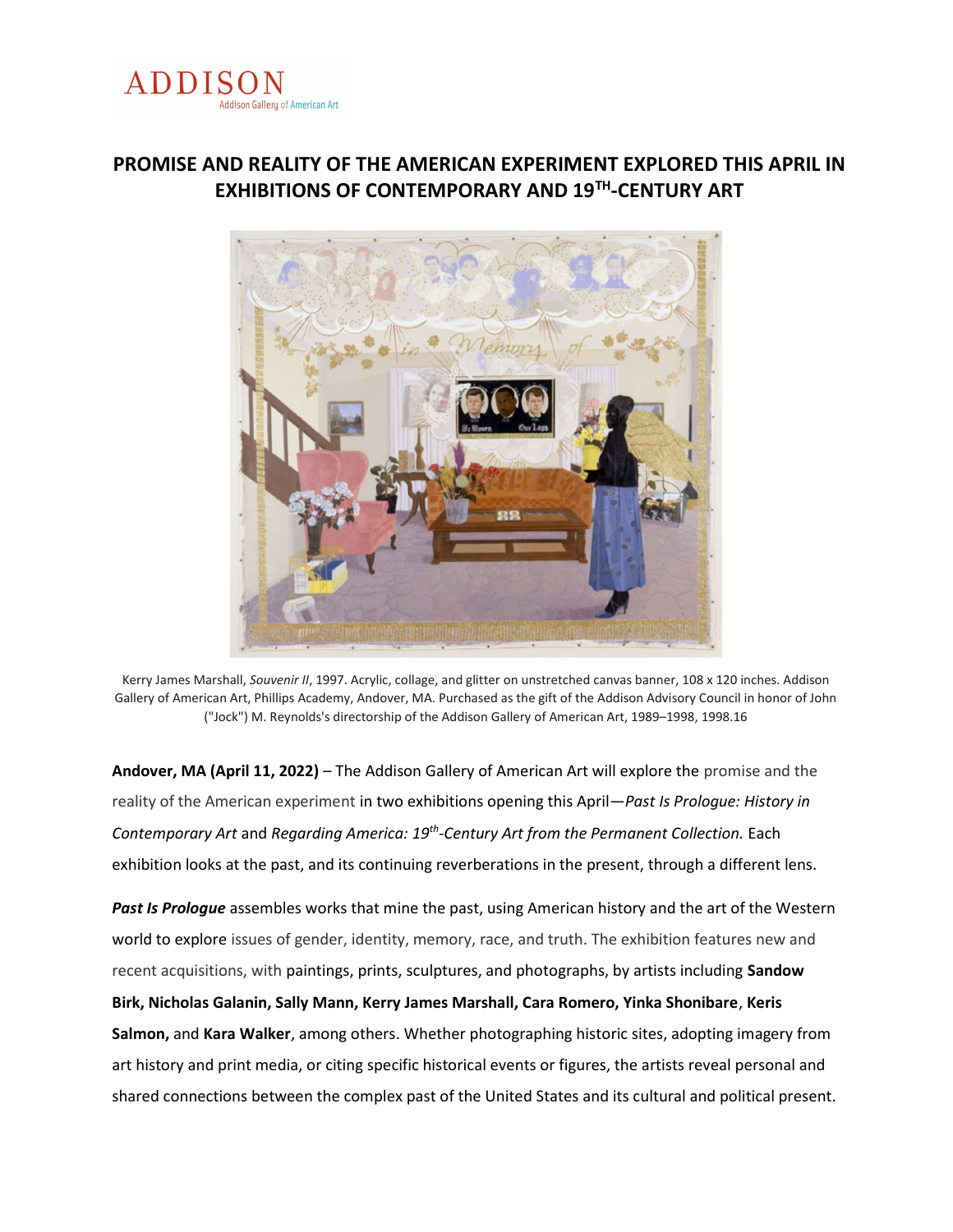Regarding America will examine art of the 19th century, an era of discovery and innovation that witnessed the rapid and seemingly boundless expansion of America's footprint and ambition, but was also a time of conflict, upheaval, brutality, and inequality. The exhibition presents more than 100 paintings, prints, drawings, photographs, and sculptures with works by Albert Bierstadt, Mary Cassatt, Thomas Eakins, Alvan Fisher, Martin Johnson Heade, Winslow Homer, Harriet Hosmer, Eastman Johnson, Timothy H. O'Sullivan, John Singer Sargent, Elihu Vedder, and other artists, offering critical insights into this transformative and contradictory century that was a seedbed for the aspirations and issues we still wrestle with in our own time.

Allison Kemmerer, the Mary Stripp and R. Crosby Kemper Director of the Addison Gallery of American Art and curator of Past Is Prologue, said, "In a time that makes introspection unavoidable, we are collectively searching into the past to help inform our present, how we got here and where we are going, and where we don't want to go again. The contemporary artists in Past Is Prologue delve into the haunting question of how we are marked by the past and how we can imagine a future we want to inhabit."

# Gordon Wilkins, the Addison's Robert M. Walker Associate Curator of American Art and curator of Regarding America added, "Together the works in Regarding America offer starkly different perspectives on what it means to be 'American' and reveal a fundamental truth: there is no universally shared American experience. As Walt Whitman, a quintessential voice of the 19<sup>th</sup> century said, 'America' contains multitudes.'"

Generous support for Past Is Prologue has been provided by the Mollie Bennett Lupe and Garland M. Lasater Exhibition Fund. Regarding America is generously supported by the Sidney R. Knafel Fund.

## Past Is Prologue: History in Contemporary Art is on view April 16 through July 31, 2022. Regarding America: 19<sup>th</sup>-Century Art from the Permanent Collection is on view April 23 through July 31, 2022.

#### About the Addison Gallery of American Art

Devoted exclusively to American art, the Addison opened in 1931 and holds one of the most important American art collections in the country. Its collection includes more than 25,000 works by artists such as John Singleton Copley, Thomas Eakins, Winslow Homer, George Bellows, Georgia O'Keeffe, Jackson Pollock, Jennifer Bartlett, Lorna Simpson, Kara Walker, Jaune Quick-to-See Smith, Kerry James Marshall, and Mark Bradford, as well as photographers Eadweard Muybridge, Walker Evans, Robert Frank, Cindy Sherman, Laurie Simmons, Sally Mann, Dawoud Bey, Carrie Mae Weems, and many others. The Addison Gallery, located in a stand-alone building on the campus of Phillips Academy—a residential school of